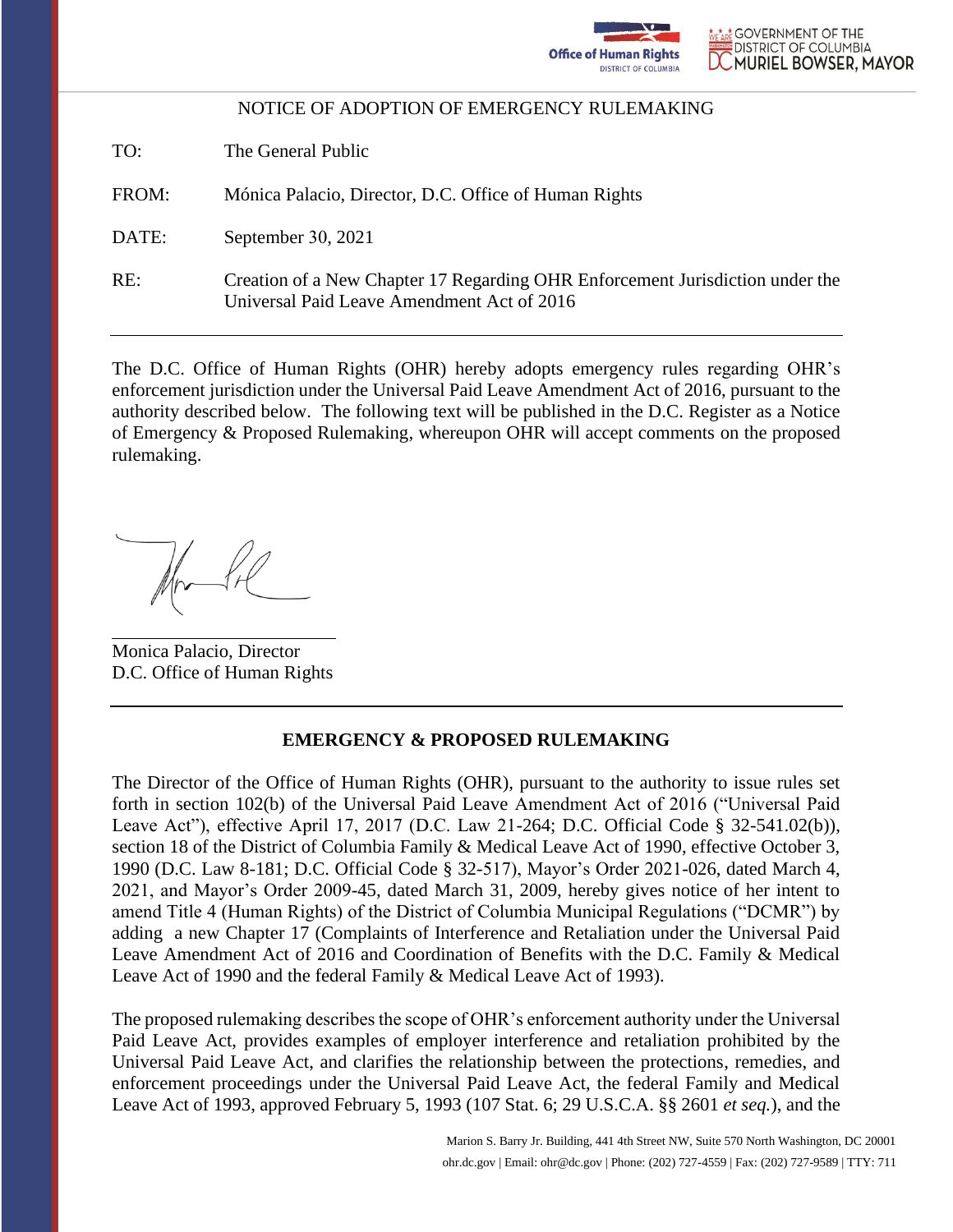*Notice of Adoption of Emergency Rulemaking – Creation of a New Chapter 17 Regarding OHR Jurisdiction under the Universal Paid Leave Amendment Act of 2016*  D.C. Office of Human Rights September 30, 2021 Page **2** of **8**

District of Columbia Family and Medical Leave Act of 1990, effective October 3, 1990 (D.C. Law 8-181; D.C. Official Code §§ 32-501 *et seq.*).

Emergency rules are necessary because the benefits under the Universal Paid Leave Act became available July 1, 2020, and there are presently no specific rules detailing OHR's enforcement authority under the Universal Paid Leave Act. Rules are needed to ensure the efficient implementation of this important work benefit, which improves the public welfare. Furthermore, there could be confusion among the public regarding complaint procedures, as the benefits under the Universal Paid Leave Act are administered by a different agency, the Department of Employment Services, and appeals of claims determinations are heard by a third agency, the Office of Administrative Hearings.

This emergency rulemaking was adopted on September 30, 2021, and became effective immediately on that date. The emergency rule will expire on January 28, 2022, one hundred twenty (120) days from the date of, or upon publication of a Notice of Final Rulemaking in the *D.C. Register*, whichever occurs first.

The Director of OHR also provides notice of her intent to take final rulemaking action not less than the later of thirty (30) days after the publication of this notice in the D.C. Register and approval of the regulations by the Council of the District of Columbia pursuant to section 102(b)(2) of the Universal Paid Leave Amendment Act of 2016, effective April 17, 2017 (D.C. Law 21-264; D.C. Official Code § 32-541.02(b)(2)).

Directions for submitting comments are provided at the end of this notice.

**Title 4, HUMAN RIGHTS, of the DCMR, is amended by adding a new Chapter 17, COMPLAINTS OF INTERFERENCE AND RETALIATION UNDER THE UNIVERSAL PAID LEAVE AMENDMENT ACT OF 2016 AND COORDINATION OF BENEFITS WITH THE D.C. FAMILY & MEDICAL LEAVE ACT OF 1990 AND THE FEDERAL FAMILY & MEDICAL LEAVE ACT OF 1993, to read as follows:** 

# **CHAPTER 17**

# **COMPLAINTS OF INTERFERENCE AND RETALIATION UNDER THE UNIVERSAL PAID LEAVE AMENDMENT ACT OF 2016 AND COORDINATION OF BENEFITS WITH THE D.C. FAMILY & MEDICAL LEAVE ACT OF 1990 AND THE FEDERAL FAMILY & MEDICAL LEAVE ACT OF 1993**

- 1700 Authority, Scope, and Purpose
- 1701 Interference Prohibited
- 1702 Retaliation Prohibited
- 1703 Interaction with the Federal FMLA and the DCFMLA: Concurrent Usage, Entitlements, Notice, Rights, and Scope of Coverage
- 1704 Interaction with DCFMLA: Employment and Benefits Protection
- 1705 Administrative Proceedings and Civil Actions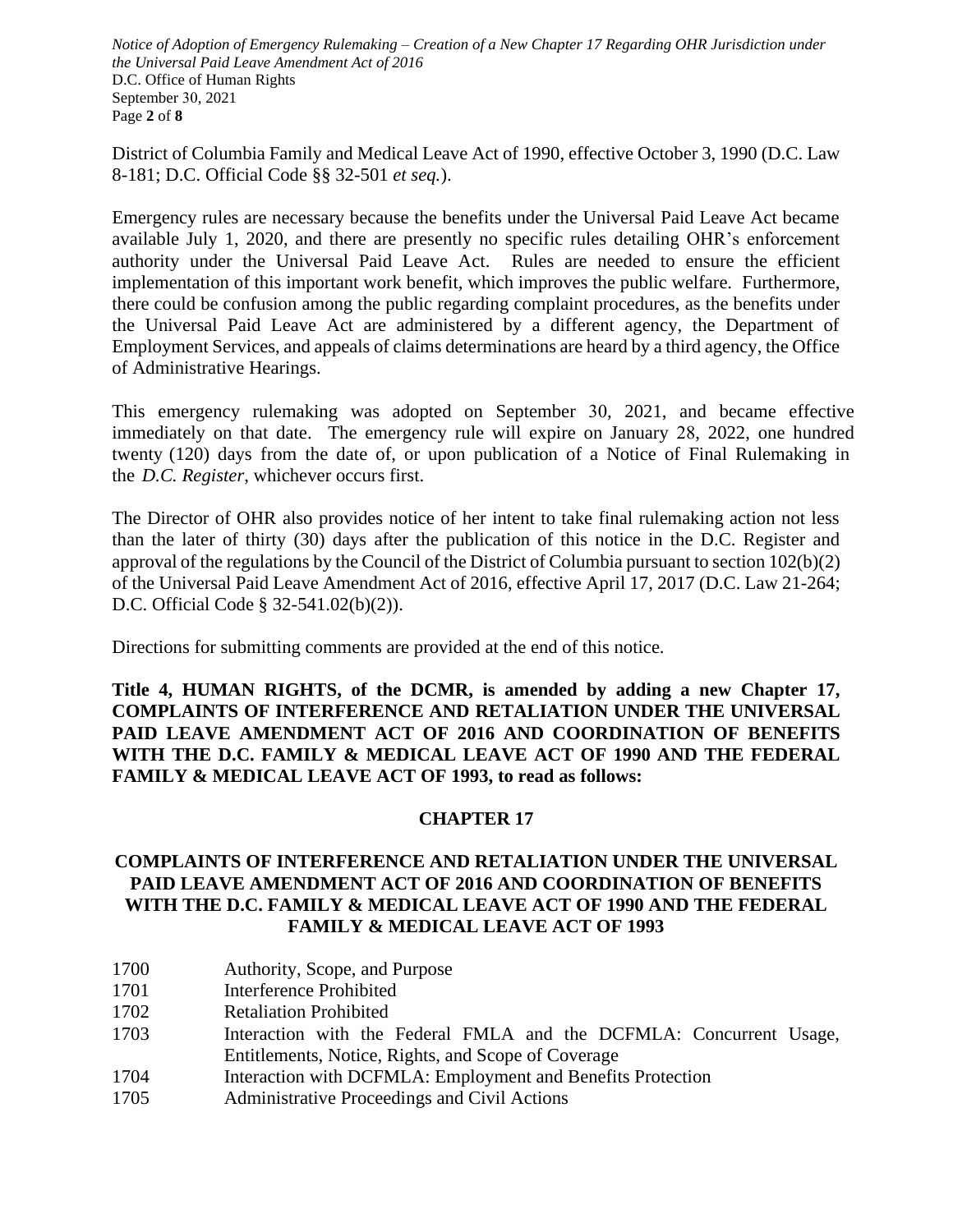*Notice of Adoption of Emergency Rulemaking – Creation of a New Chapter 17 Regarding OHR Jurisdiction under the Universal Paid Leave Amendment Act of 2016*  D.C. Office of Human Rights September 30, 2021 Page **3** of **8**

1706 Remedies

1799 Definitions

## **1700 AUTHORITY, SCOPE, AND PURPOSE**

- 1700.1 Pursuant to Mayor's Order 2021-026, dated March 4, 2021, the Mayor has delegated her regulatory authority under section 102(b)(1) of the Universal Paid Leave Amendment Act of 2016 (UPLA), effective April 7, 2017 (D.C. Law 21- 264; D.C. Official Code § 32-541.10), to the Office of Human Rights (OHR) to enforce the provisions of, and to receive and adjudicate administrative complaints alleging interference or retaliation made under, section 110(a) and (b) of the UPLA (D.C. Official Code § 32-541.10(a) and (b)).
- 1700.2 OHR has no jurisdiction over claims determinations or appeals of claims determinations under the UPLA.
- 1700.3 The purpose of this Chapter is to describe the scope of OHR's authority under the UPLA, to clarify the procedures and remedies for complaints under OHR's jurisdiction, to interpret provisions of the UPLA relevant to OHR's enforcement authority, and to describe how the UPLA interacts with the DCFMLA and the federal FMLA.

### **1701 INTERFERENCE PROHIBITED**

- 1701.1 As provided in section 110(a) of the UPLA (D.C. Official Code  $\S 32-541.10(a)$ ), it is unlawful for any person to interfere with, restrain, or deny the exercise of or the attempt to exercise any right provided by the UPLA.
- 1701.2 Unlawful interference, restraint, or denial includes, but is not limited to:
	- (a) Intimidating or threatening conduct intended to discourage an employee from accessing paid-leave benefits, or which has the effect of discouraging an employee from accessing paid-leave benefits;
	- (b) Providing false or misleading information intended to interfere with an employee's ability to access paid-leave benefits, or which has the effect of interfering with an employee's ability to access paid-leave benefits;
	- (c) Failing to provide notice, as required by 7 DCMR § 3407 (Employer Responsibilities [under the UPLA]), where such failure has the effect of causing material harm to the employee, including the loss of paid-leave benefits;
	- (d) Failing to grant a leave request for a period of leave for which paid-leave benefits would be available, absent a legitimate business reason, where such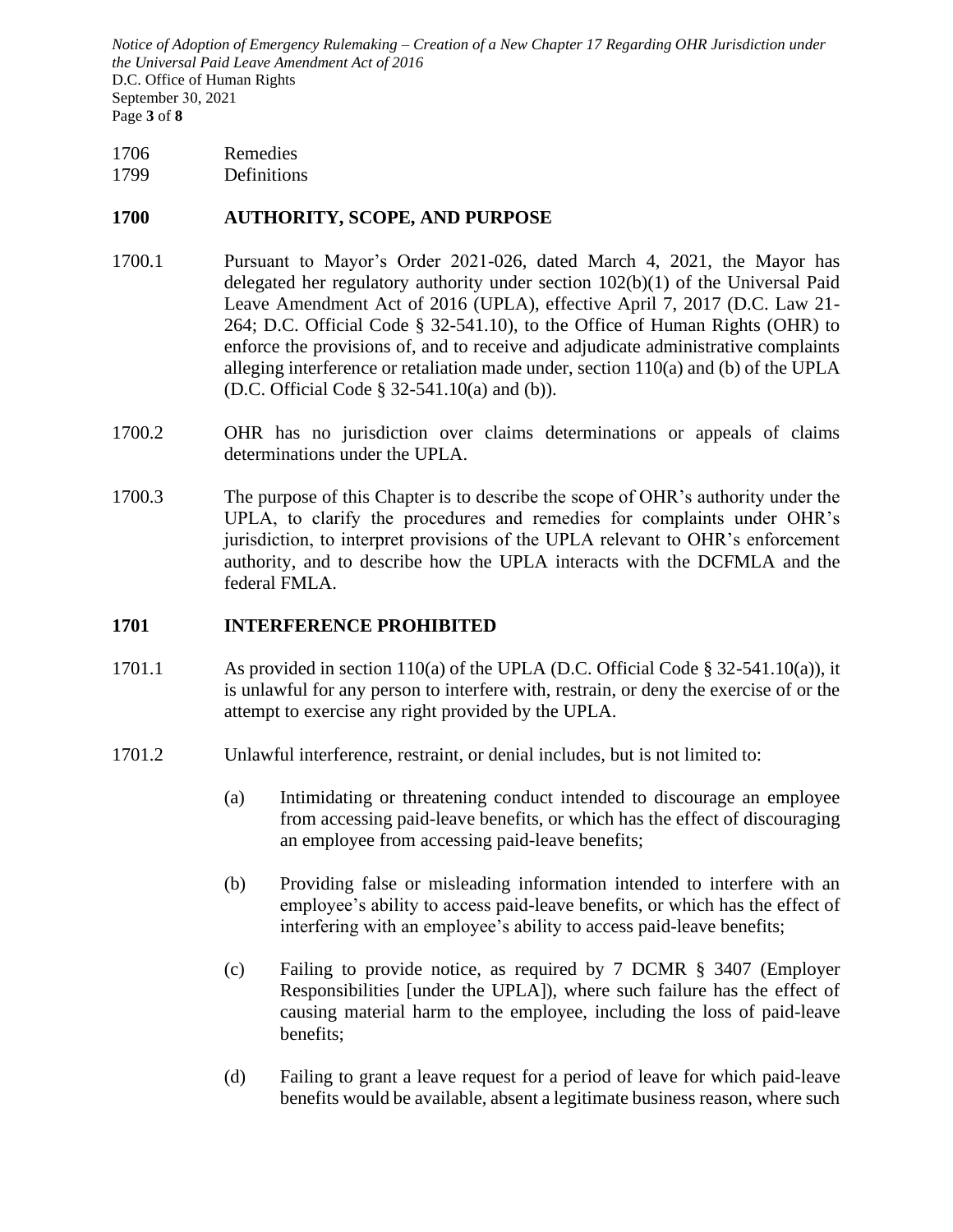*Notice of Adoption of Emergency Rulemaking – Creation of a New Chapter 17 Regarding OHR Jurisdiction under the Universal Paid Leave Amendment Act of 2016*  D.C. Office of Human Rights September 30, 2021 Page **4** of **8**

> denial of leave has the effect of causing material harm to the employee, including the loss of paid-leave benefits;

- (e) Failing to cooperate with the Department of Employment Services in processing a request for paid-leave benefits, where such failure has the effect of causing material harm to the employee, including the loss of or significant delay in receiving paid-leave benefits;
- (f) Failing to cooperate with OHR during the processing of a complaint filed under this Chapter, where such failure has the effect of substantially impeding OHR's enforcement efforts or of foreseeably causing material harm to the employee, including a significant delay in compensation for one or more violations of this Chapter; and
- (g) Failure to comply with § 1704.4.

### **1702 RETALIATION PROHIBITED**

- 1702.1 As provided in section 110(b) of the UPLA (D.C. Official Code § 32-541.10(b)), it is unlawful for an employer to retaliate in any manner against any other person because the person:
	- (a) Opposes any practice made unlawful by the UPLA;
	- (b) Files or attempts to file a charge, institutes or attempts to institute a proceeding, or facilitates the institution of a proceeding under the UPLA;
	- (c) Requests, applies for, or uses paid leave benefits under the UPLA; or
	- (d) Gives any information or testimony in connection with an inquiry or proceeding related to the UPLA.

1702.2 Unlawful retaliation includes, but is not limited to:

- (a) Subjecting an employee to intimidation, threat, reprisal, harassment, or discrimination;
- (b) Subjecting an employee to an adverse employment action, absent a legitimate business reason, including discipline, discharge, suspension, transfer or assignment to a lesser position in terms of job classification, job security, or another term or condition of employment, including those terms and conditions enumerated in 4 DCMR § 506;
- (c) Reducing the pay or hours of work of an employee or denying an employee additional hours of work, absent a legitimate business reason;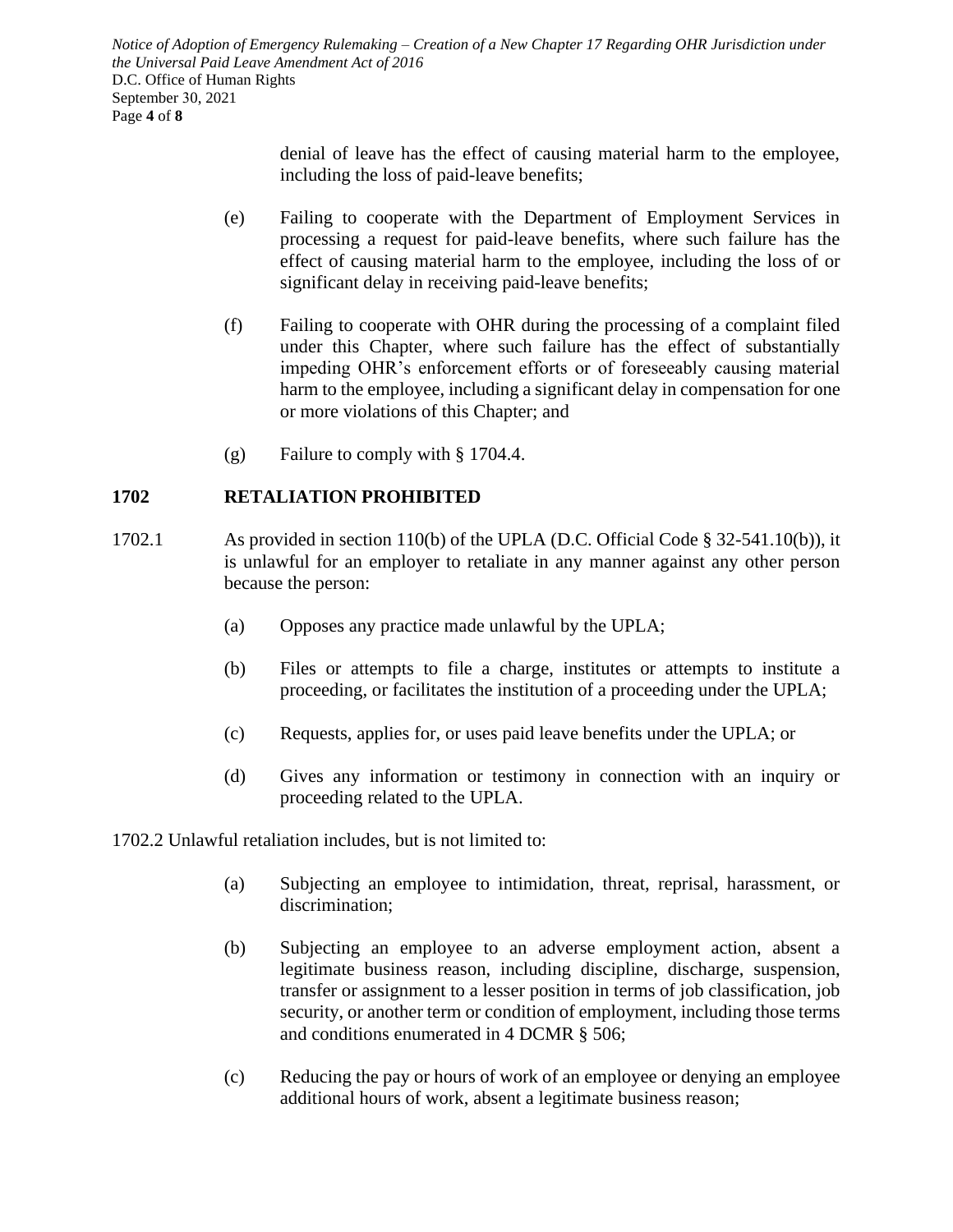*Notice of Adoption of Emergency Rulemaking – Creation of a New Chapter 17 Regarding OHR Jurisdiction under the Universal Paid Leave Amendment Act of 2016* D.C. Office of Human Rights September 30, 2021 Page **5** of **8**

- (d) Informing another employer that the person has engaged in a protected activity described in § 1702.1 of this Chapter, absent a legitimate business reason;
- (e) Reporting, or threatening to report, the actual or suspected citizenship or immigration status of an employee, former employee, or family member of an employee or former employee, to a federal, state, or local agency; and
- (f) Engaging in conduct which would reasonably have the effect of discouraging a reasonable employee from accessing paid-leave benefits, absent a legitimate business reason.

# **1703 INTERACTION WITH THE FEDERAL FMLA AND THE DCFMLA: CONCURRENT USAGE, ENTITLEMENTS, NOTICE, RIGHTS, AND SCOPE OF COVERAGE**

- 1703.1 The UPLA provides a pay benefit but does not create an entitlement to take leave beyond the entitlements of the D.C. Family & Medical Leave Act of 1990 (DCFMLA), effective October 9, 2020 ((D.C. Law 8-181; D.C. Official Code § 32.501 *et seq.*), as amended.
- 1703.2 As provided in section 107(b) of the UPLA (D.C. Official Code § 32-541.07(b)), if paid leave taken pursuant to the UPLA also qualifies as protected leave under the federal FMLA as amended, or the DCFMLA, the period of leave under the UPLA shall run concurrently with, and not in addition to, leave taken under the federal FMLA and/or the DCFMLA.
- 1703.3 Except as provided by § 1701.2(d), an employer is not required by the UPLA to grant a leave request for a period of leave for which paid-leave benefits would be available, unless otherwise required by sections 3, 3a, and 4 of the DCFMLA (D.C. Official Code §§ 32-502, 32-502.01, and 32-503) (Family, Covid-19, and Medical Leave Entitlements under the DCFMLA).
- 1703.4 Even if an employee has exhausted his or her DCFMLA leave entitlement during the pertinent twenty-four (24)-month DCFMLA leave calculation period, the employee nonetheless may, under some circumstances, remain eligible for paidleave benefits during the fifty-two (52)-week paid-leave benefits calculation period; however, such additional period of paid leave would not be subject to any of the entitlements or protections afforded by the DCFMLA.
- 1703.5 An employee's failure to comply with the UPLA notice requirements of 7 DCMR § 3509 (Employee Notice to Employer [Under the UPLA]) shall not, of itself, affect an employee's rights under the DCFMLA, but designation of DCFMLA coverage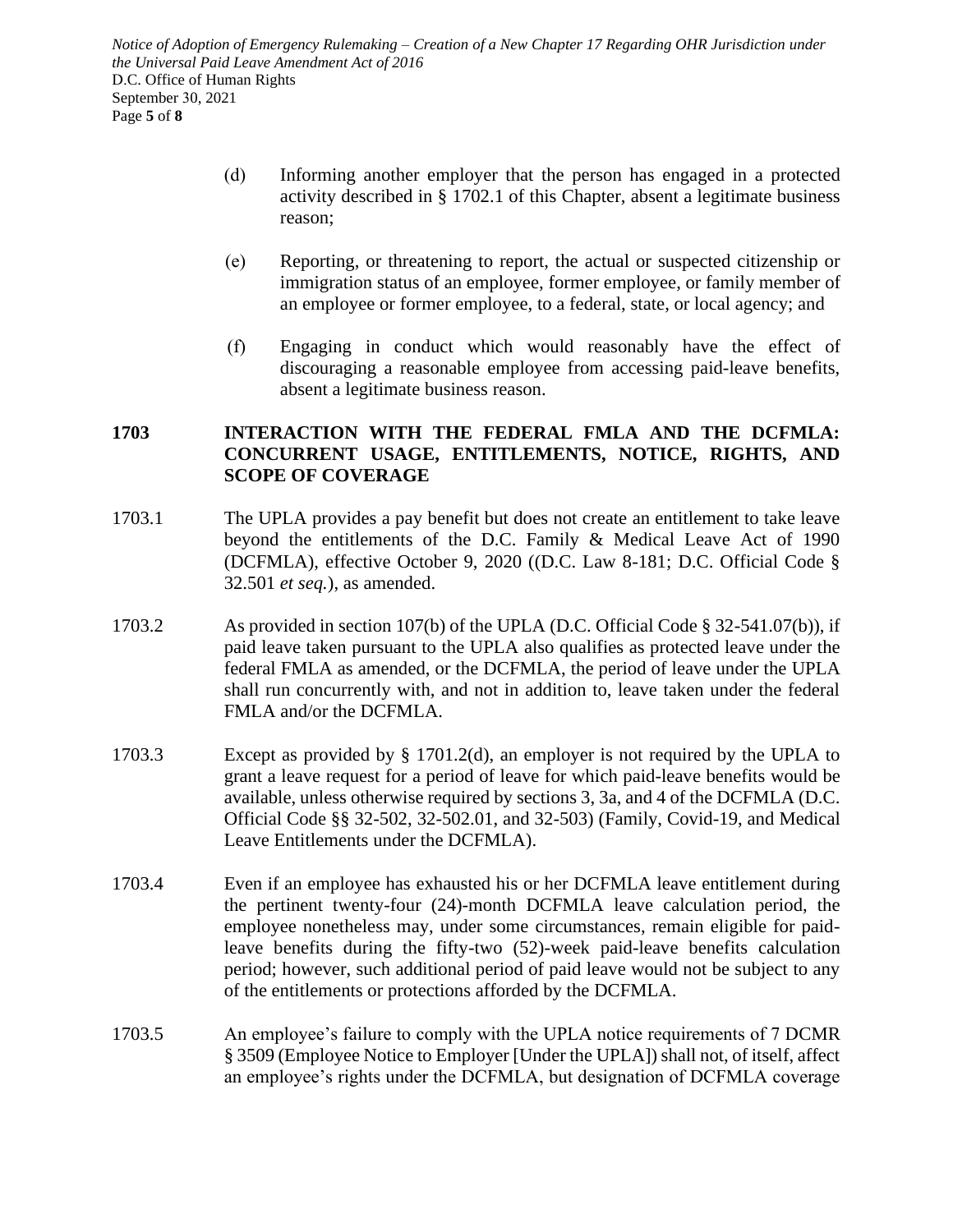*Notice of Adoption of Emergency Rulemaking – Creation of a New Chapter 17 Regarding OHR Jurisdiction under the Universal Paid Leave Amendment Act of 2016*  D.C. Office of Human Rights September 30, 2021 Page **6** of **8**

> may be delayed pursuant to 4 DCMR § 1614 (Reasonable Notice by Employee to be Provided to Employer [Under the DCFMLA]).

- 1703.6 No provision of the UPLA or this Chapter, whether substantive or procedural, nor any logistical aspect of the processing of paid-leave benefits, shall affect the legal rights of an employee or the legal obligations of an employer under the DCFMLA.
- 1703.7 Paid-leave benefits under the UPLA are not limited to employees who are covered by the DCFMLA, because the scope of "covered employer," "covered employee," and "eligible employee" under section 101 of the UPLA (D.C. Official Code § 32- 541.01)), are each broader than the definitions of "employee," and "employer," under section 2 of the DCFMLA (D.C. Official Code  $\S$  32-501(1)-(2)) and are not subject to the applicability requirement in § 17 of the DCFMLA (D.C. Official Code § 32-516(2)).

## **1704 INTERACTION WITH DCFMLA: EMPLOYMENT AND BENEFITS PROTECTION**

- 1704.1 Pursuant to section 107(c) of the UPLA (D.C. Official Code § 32-541.07(c)), the UPLA does not provide job protection beyond that which the DCFMLA provides. However, where an employee is eligible to receive paid-leave benefits for a period of leave which also qualifies as DCFMLA leave, the employee is entitled to job protection under the DCFMLA, pursuant to 4 DCMR § 1609 ([DCFMLA] Employment and Benefits Protection).
- 1704.2 If an employee's period of paid leave does not qualify as leave under the DCFMLA, the leave is not job-protected. However, pursuant to  $\S$  1701.2 of this Chapter, reduction of hours, transfer to a lesser position, or termination, absent a legitimate business reason, after a period of leave for which the employee requested and received UPLA benefits, even if the period of leave does not also qualify as DCFMLA leave, could constitute retaliation under the UPLA.
- 1704.3 Where an employee is eligible to receive paid-leave benefits for a period of leave which also qualifies as DCFMLA leave, the employer must maintain seniority and benefits as required by the DCFMLA, pursuant to 4 DCMR § 1609.
- 1704.4 Where an employer customarily maintains benefits or seniority for employees on an unpaid, non-DCFMLA qualifying leave status, an employer must maintain the benefits or seniority of an employee while the employee is on paid leave.

### **1705 ADMINISTRATIVE PROCEEDINGS AND CIVIL ACTIONS**

1705.1 A person claiming to be aggrieved by an act of interference or retaliation under the UPLA may file an administrative complaint pursuant to this Chapter within one (1) year of the occurrence or discovery of the alleged violation, whichever is later.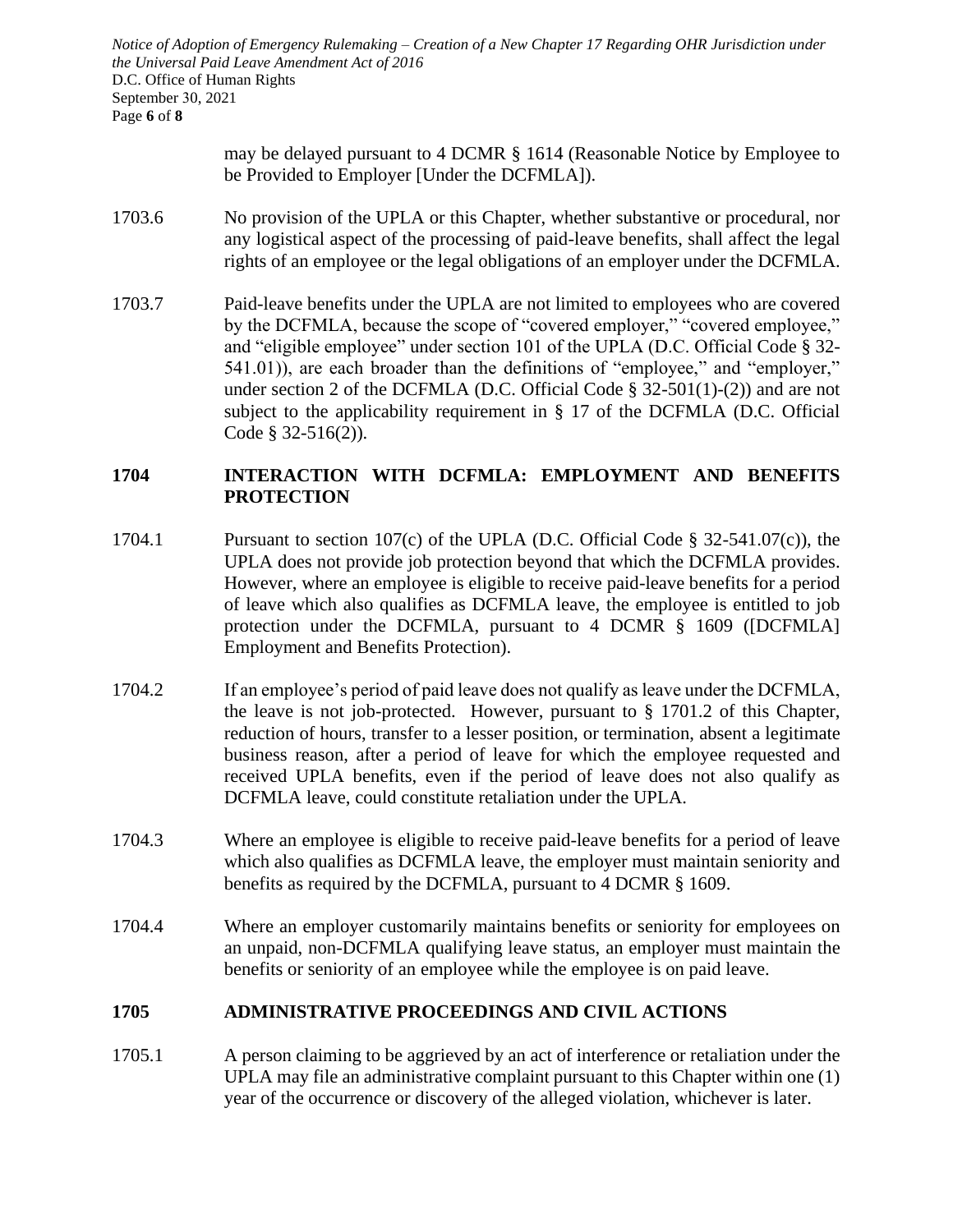*Notice of Adoption of Emergency Rulemaking – Creation of a New Chapter 17 Regarding OHR Jurisdiction under the Universal Paid Leave Amendment Act of 2016*  D.C. Office of Human Rights September 30, 2021 Page **7** of **8**

- 1705.2 OHR shall process an administrative complaint filed under this Chapter in accordance with the complaint procedures of the DCFMLA (D.C. Official Code § 32-501, *et seq.*), as set forth in 4 DCMR §§ 1600 *et seq*.
- 1705.4 To the extent practicable, where an employee's complaint states a claim of one or more violations under both the UPLA and the DCFMLA, OHR shall attempt to process the complaints concurrently, but each complaint shall be perfected singly, receiving its own docket number, and the OHR Director shall issue a final decision separately for each complaint.
- 1705.5 Pursuant to D.C. Official Code § 32-541.12(b)(2), the one-year statute of limitations to file a civil action under the UPLA shall be tolled during the pendency of an administrative proceeding pursuant to this Chapter or during any period when a covered employer has failed to comply with the notice provisions of section 106(i) of the UPLA (D.C. Official Code § 32-541.06(i)) and 7 DCMR § 3407 (Employer Responsibilities [under the UPLA]). An employer's failure to comply with any notice provision shall not toll the one-year statute of limitations to file an administrative action.
- 1705.6 Any rule found at 4 DCMR § 1600 *et seq.* regarding any effect of a private cause of action on the processing of an administrative complaint is applicable to proceedings governed by this Chapter, except that if there is any inconsistency, the UPLA shall control.
- 1705.7 The Director of OHR may initiate a complaint of interference in violation of § 1701.2(f) of this Chapter, where the Director plausibly believes that a person other than the complainant has engaged in conduct prohibited by § 1701.2(f).

### **1706 REMEDIES**

1706.1 The damages and relief for which a person may be eligible under this Chapter shall be the same as those under the DCFMLA (D.C. Official Code § 32-509(b)(6) and (7)), except an employee may not recover duplicative damages, fees, or costs under both this Chapter and the DCFMLA.

### **1799 DEFINITIONS**

For the purposes of this Chapter, the following words and phrases shall have the meanings ascribed:

"Discrimination" - adversely treating an employee differently from similarly situated employees, absent a legitimate business reason, with respect to a material term or condition of employment, wholly or partially because the employee